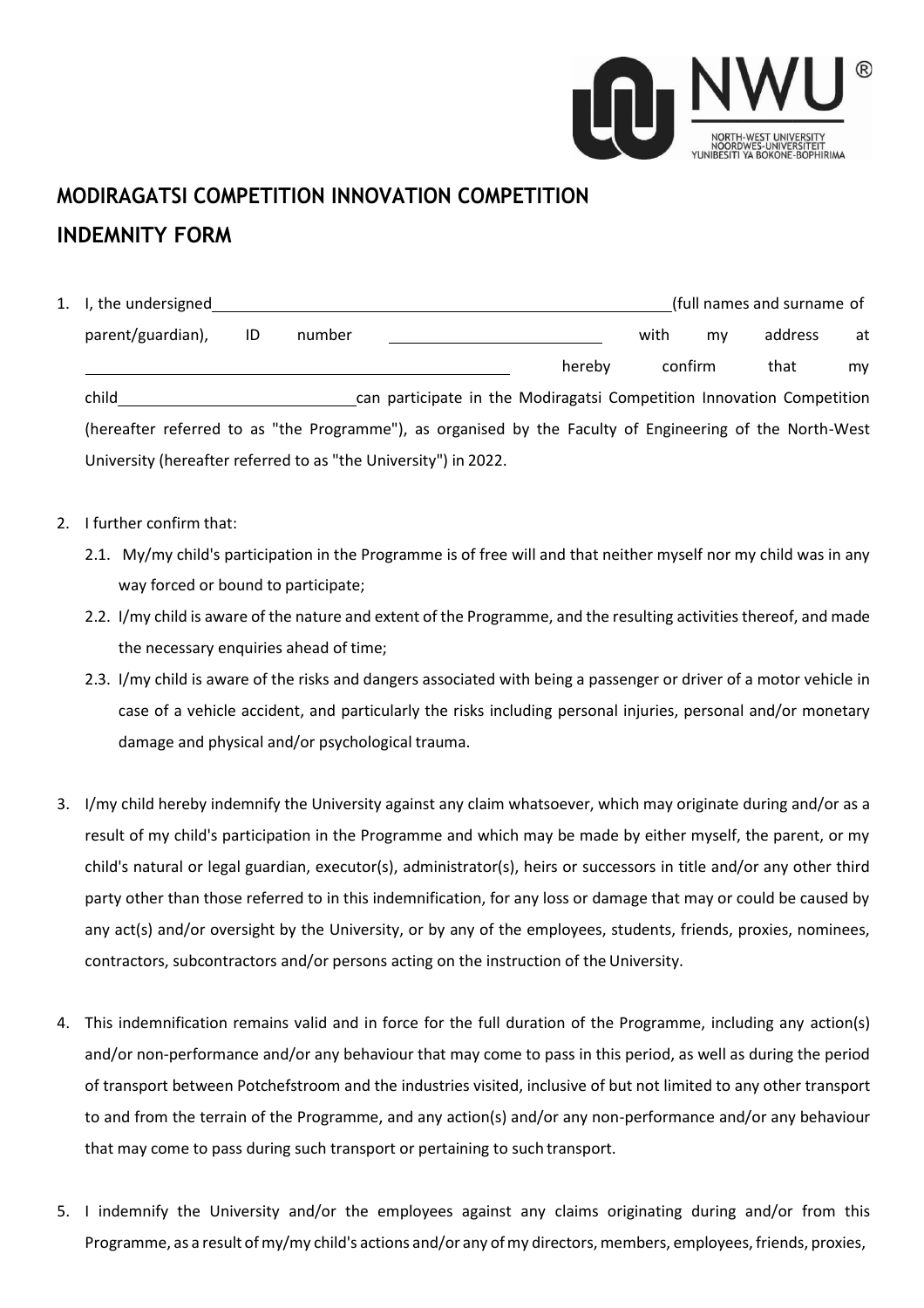nominees, those appointed to conclude agreements and their sub-agents, trustees, shareholders and/or any other person who acts on my behalf or on my instructions.

- 6. The University and/or its employees will under no circumstances be held accountable for any direct or indirect damage, including but not limited to loss of productivity, loss of income, damage or costs of any nature, which I, my dependant(s), executors, administrators and/or beneficiaries or any person acting on my behalf, may suffer as a result of any action(s) and/or neglect and/or misrepresentation by the University and/or its employees or officials.
- 7. I confirm that the use of transport is of free will and that I accept unconditionally and without reservation, all risks against which I indemnify the drivers, as well as the University.
- 8. This reservation is binding on me/my dependants, executors, beneficiaries and/or any person acting on my behalf or upon my instructions.
- 9. I grant my permission for any medical treatment, if necessary, which my child may need and accept responsibility for resulting and associated costs, payable on request. My child is prone to the following allergies, or suffers from the following medical conditions, which must be made known to a doctor:

| Signed at 1.1 Contact Control Control Control Control Control Control Control Control Control Control Control Co |  |
|------------------------------------------------------------------------------------------------------------------|--|
|                                                                                                                  |  |
|                                                                                                                  |  |
| Witnesses:                                                                                                       |  |
|                                                                                                                  |  |
| 2.                                                                                                               |  |